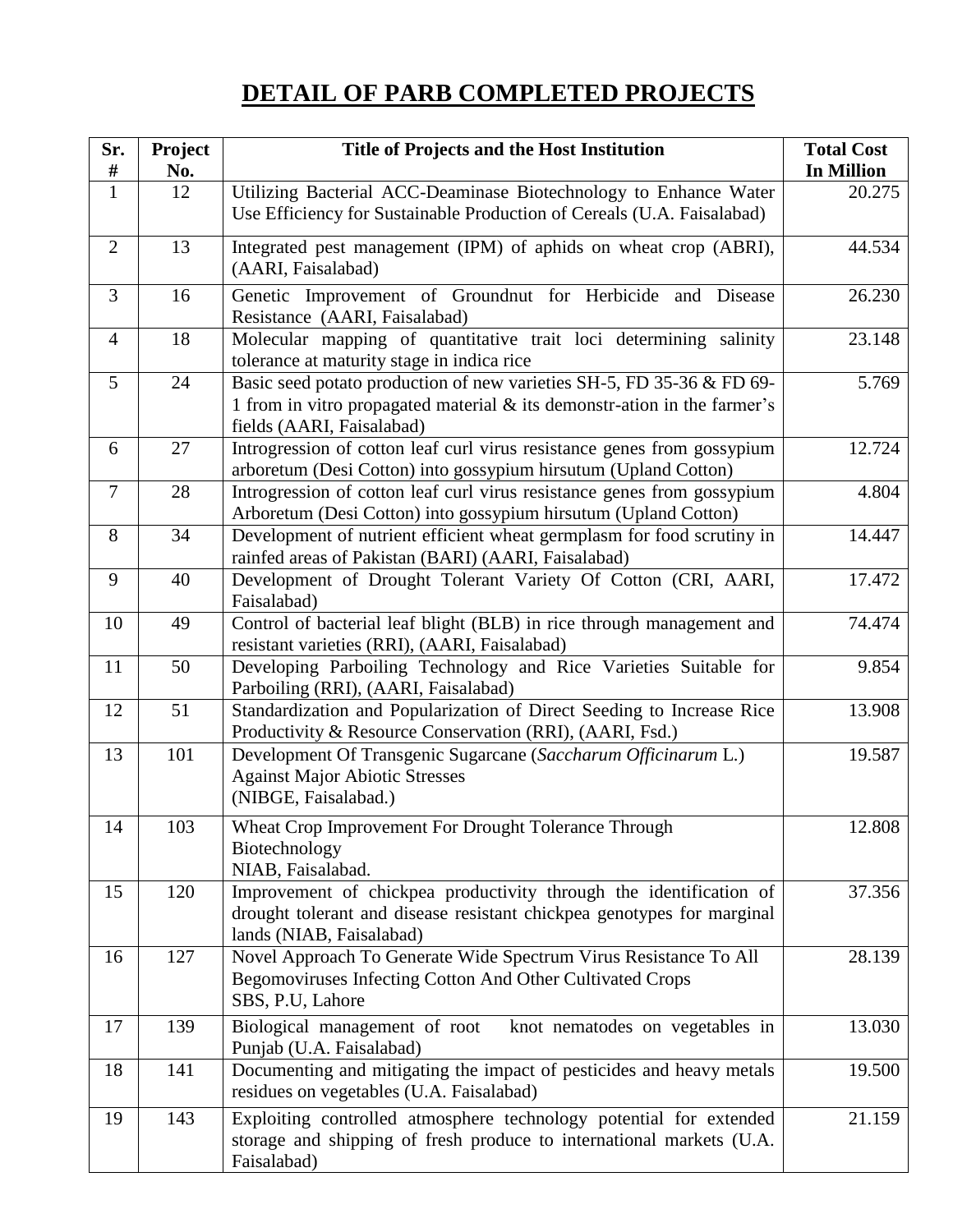| 20 | 144 | Transgenic approach to improve drought and salinity tolerance in wheat<br>(U.A. Faisalabad)                                                                                                    | 14.078 |
|----|-----|------------------------------------------------------------------------------------------------------------------------------------------------------------------------------------------------|--------|
| 21 | 150 | Characterization of Native and Potential Mango Varieties in Relation to<br>Ceratocystis<br>Mangineceans<br>and<br>Other Economic<br>Traits<br>(U.A.<br>Faisalabad)                             | 24.999 |
| 22 | 152 | Development, Optimization And Technology Dissemination<br><b>Of</b><br>Indigenous Based Skin Coating Material (SCM) For Fruits And<br>Vegetables (AARI, Faisalabad)                            | 11.571 |
| 23 | 161 | Safeguarding Pakistani Wheat From Potential Disease Threats (WRI)<br>(AARI, Faisalabad)                                                                                                        | 31.547 |
| 24 | 163 | Sugarcane plant improvement through traditional and modern breading<br>technologies (AARI, Faisalabad)                                                                                         | 27.836 |
| 25 | 165 | Evaluation of phosphoric Acid $(52\% \text{ P}_2\text{O}_5)$ as an alternative to<br>commercial phosphate fertilizers and enhancing its efficiency for higher<br>crop productivity (NIAB, Fsd) | 16.850 |
| 26 | 175 | Micro propagation of date palm through tissue culture                                                                                                                                          | 24.061 |
| 27 | 176 | Optimization and Standardization Of Operational Parameters Of Hot<br>Water Treatment (HWT) System To Control Post Harvest Diseases And<br>Insects Of Mangoes (AMRI, Multan)                    | 9.103  |
| 28 | 179 | Clonal propagation of guava through wood cuttings                                                                                                                                              | 11.707 |
| 29 | 185 | Standardization of Olive Propagation and its value addition techniques<br>(BARI) (AARI, Faisalabad)                                                                                            | 21.974 |
| 30 | 188 | Development Of Wheat With Low Phytate<br>For<br>Increasing<br>Bioavailability Of Iron And Zinc (FCC, Lahore)                                                                                   | 27.288 |
| 31 | 190 | Development of tomato hybrids suitable for sowing in tunnels and open<br>fields of Punjab                                                                                                      | 22.486 |
| 32 | 191 | Genetic Improvement of cotton for herbicide and bollworm tolerance                                                                                                                             | 18.368 |
| 33 | 193 | Genetic Improvement of Sugarcane for Herbicide and Borer Resistance                                                                                                                            | 22.350 |
| 34 | 195 | Development, evaluation and promotion of cost effective and low<br>polluting fish feed for labeo rohita (roho fish)                                                                            | 19.813 |
| 35 | 203 | Development and comparison of innocuity and potentiating effect of<br>three oil adjuvant against HS disease caused by Pasteurella Multocida<br>in buffalo/cattle (VRI, Lahore)                 | 10.696 |
| 36 | 207 | Economics of Livestock Production and its marketing in Punjab (LPRI,<br>Bahadurnagar)                                                                                                          | 2.950  |
| 37 | 210 | Enhancing performance of buffalo through improved feeding<br>management at different physiological stages upto first lactation                                                                 | 13.302 |
| 38 | 212 | Improvement of lentil germplasm for high seed yield and disease<br>resistance                                                                                                                  | 15.119 |
| 39 | 213 | Development and dissemination of production technology of Sugar leaf<br>(Stevia rebaudiana) (AARI)                                                                                             | 14.300 |
| 40 | 215 | Development and Commercialization of Cotton Leaf Curl Virus<br>resistant/tolerant indigenous transgenic Bt and Glyphosate resistant<br>Cotton hybrids                                          | 13.027 |
| 41 | 223 | Development, evaluation and promotion of milk replacer for buffalo<br>calves (UVAS, Lahore)                                                                                                    | 12.447 |
| 42 | 227 | Development of vaccine for the control of buffalo and cattle calf<br>diarrhea (UVAS, Lahore)                                                                                                   | 17.408 |